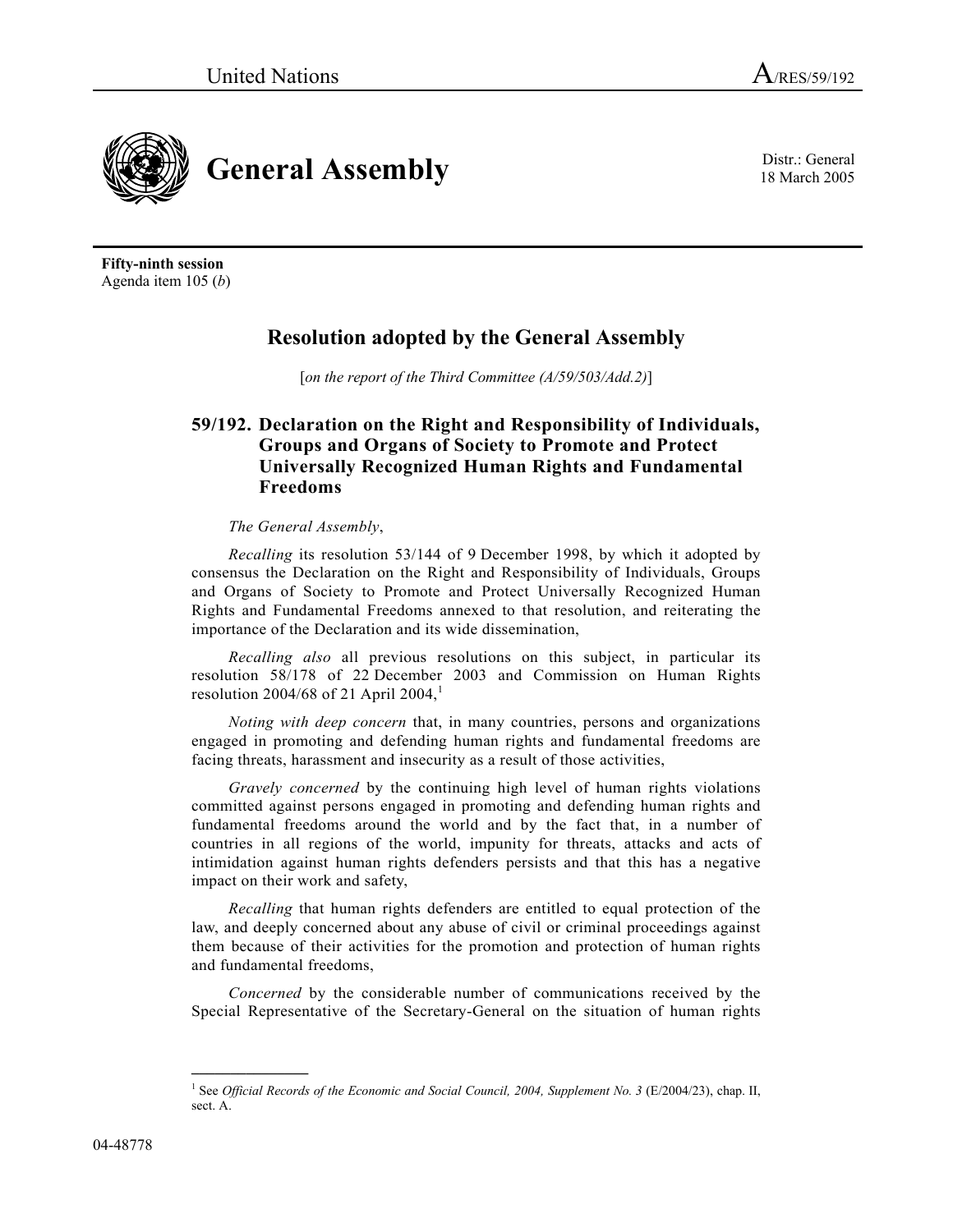defenders that, together with the reports submitted by some of the special procedure mechanisms, indicate the serious nature of the risks faced by human rights defenders,

*Emphasizing* the important role that individuals, groups and organs of society play in the promotion and protection of all human rights and fundamental freedoms for all,

*Recalling* that, in accordance with article 4 of the International Covenant on Civil and Political Rights,<sup>2</sup> certain rights are recognized as non-derogable in any circumstances and that any measures derogating from other provisions of the Covenant must be in accordance with that article in all cases, and underlining the exceptional and temporary nature of any such derogations, as stated in General Comment No. 29, on states of emergency, adopted by the Human Rights Committee on 24 July 2001,<sup>3</sup>

*Gravely concerned* that, in some instances, national security and counter-terrorism legislation and other measures have been misused to target human rights defenders or have hindered their work and safety in a manner contrary to international law,

*Acknowledging* the significant work conducted by the Special Representative, and welcoming the cooperation between the Special Representative and other special procedures of the Commission on Human Rights,

*Welcoming* regional initiatives for the promotion and protection of human rights and the cooperation between international and regional mechanisms for the protection of human rights defenders, and encouraging further development in this regard,

*Welcoming also* the steps taken by some States towards adopting national policies and legislation for the protection of human rights defenders,

*Recalling* that the primary responsibility for promoting and protecting human rights rests with the State, and noting with deep concern that the activities of some non-State actors pose a major threat to the security of human rights defenders,

*Emphasizing* the need for strong and effective measures for the protection of human rights defenders,

 1. *Calls upon* all States to promote and give full effect to the Declaration on the Right and Responsibility of Individuals, Groups and Organs of Society to Promote and Protect Universally Recognized Human Rights and Fundamental Freedoms, including by taking, as appropriate, practical steps to that end;

 2. *Welcomes* the reports of the Special Representative of the Secretary-General on the situation of human rights defenders<sup>4</sup> and her contribution to the effective promotion of the Declaration and the improvement of the protection of human rights defenders worldwide;

**\_\_\_\_\_\_\_\_\_\_\_\_\_\_\_** 

<sup>2</sup> See resolution 2200 A (XXI), annex.

<sup>3</sup> *Official Records of the General Assembly, Fifty-sixth Session, Supplement No. 40* (A/56/40), vol. I, annex VI; see also HRI/GEN/1/Rev.7.

<sup>4</sup> E/CN.4/2001/94, E/CN.4/2002/106 and Add.1 and 2, E/CN.4/2003/104 and Add.1–4 and E/CN.4/2004/94 and Add.1–3; see also A/56/341, A/57/182, A/58/380 and A/59/401.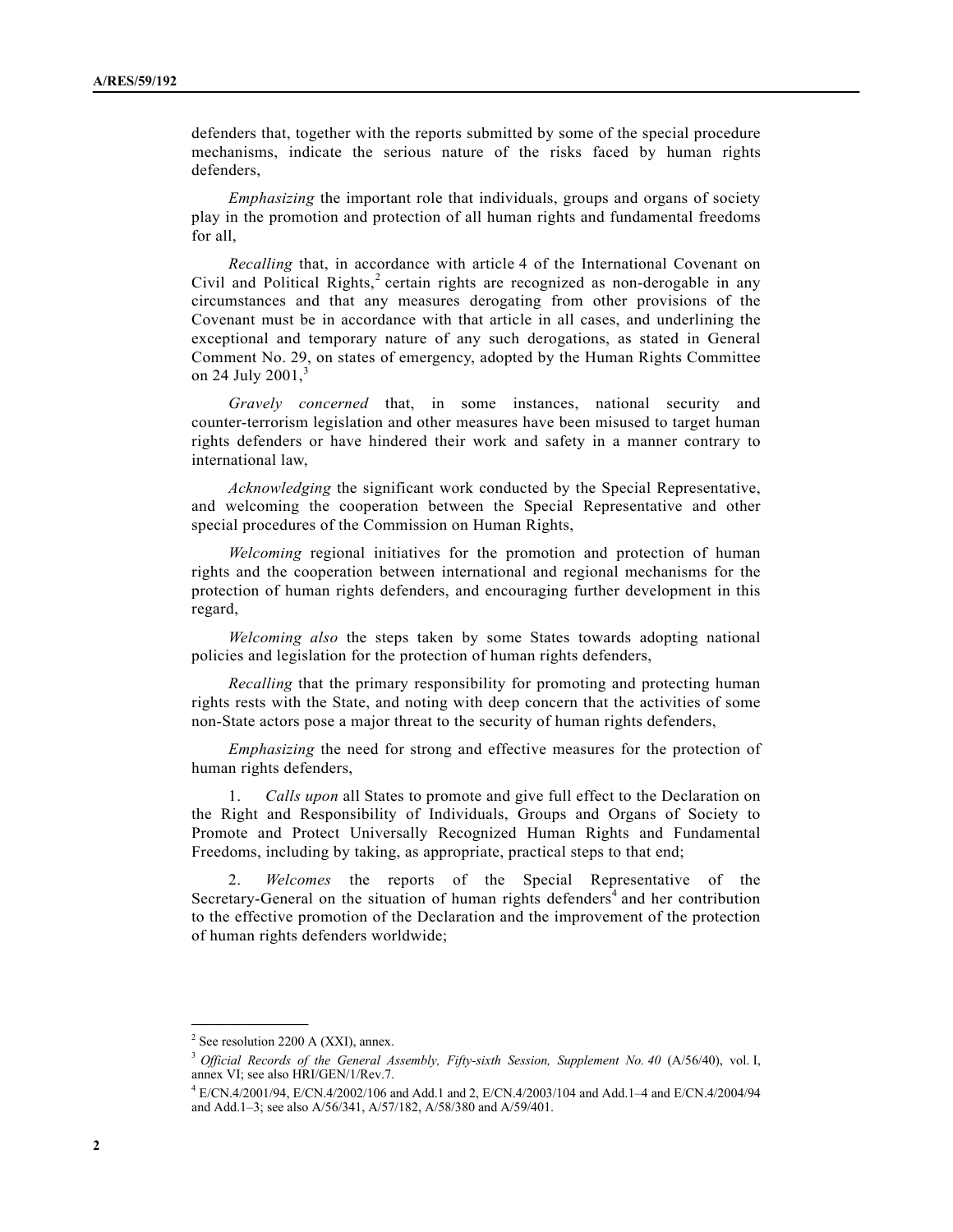3. *Encourages* all States to ensure and maintain an environment conducive to the work of human rights defenders;

 4. *Condemns* all human rights violations committed against persons engaged in promoting and defending human rights and fundamental freedoms around the world, and urges States to take all appropriate action, consistent with the Declaration and all other relevant human rights instruments, to eliminate such human rights violations;

 5. *Calls upon* all States to take all necessary measures to ensure the protection of human rights defenders, at both the local and the national levels;

 6. *Also calls upon* all States to ensure, protect and respect the freedom of expression and association of human rights defenders and, where registration is required, to facilitate registration, including through the establishment of effective and transparent criteria and non-discriminatory procedures under domestic law;

 7. *Urges* States to ensure that any measures to combat terrorism and preserve national security comply with their obligations under international law, in particular under international human rights law, and do not hinder the work and safety of human rights defenders;

 8. *Emphasizes* the importance of combating impunity, and in this regard urges States to take appropriate measures to address the question of impunity for threats, attacks and acts of intimidation against human rights defenders;

 9. *Urges* States to ensure that complaints from human rights defenders are investigated and addressed in a transparent, independent and accountable manner;

 10. *Urges* all Governments to cooperate with and assist the Special Representative in the performance of her tasks and to furnish all information in the fulfilment of her mandate upon request;

 11. *Calls upon* Governments to give serious consideration to responding favourably to the requests of the Special Representative to visit their countries, and urges them to enter into a constructive dialogue with the Special Representative with respect to the follow-up and implementation of her recommendations, so as to enable her to fulfil her mandate even more effectively;

 12. *Urges* those Governments that have not yet responded to the communications transmitted to them by the Special Representative to answer without further delay;

 13. *Invites* Governments to translate the Declaration into national languages and to take measures to improve its dissemination;

 14. *Encourages* States to promote awareness and training in regard to the Declaration in order to enable officials, agencies, authorities and the judiciary to observe the provisions of the Declaration and thus to promote better understanding and respect for human rights defenders;

 15. *Requests* all concerned United Nations agencies and organizations, within their mandates, to provide all possible assistance and support to the Special Representative in the implementation of her programme of activities;

 16. *Invites* relevant United Nations bodies, including at the country level, within their mandates and working in cooperation with States, to give due consideration to the Declaration and to the reports of the Special Representative, and requests the Office of the United Nations High Commissioner for Human Rights